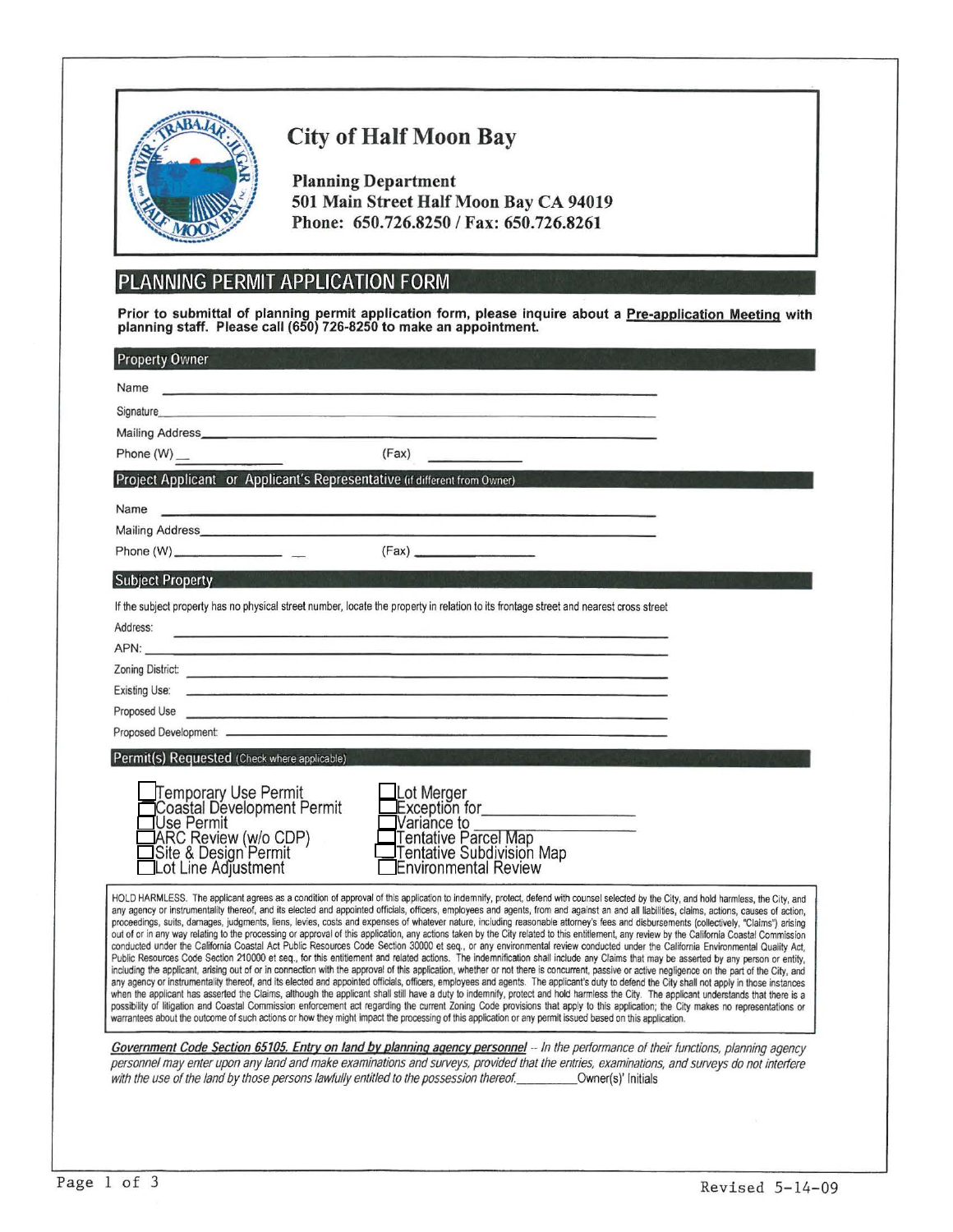|                   |                                                                                                           | <b>City of Half Moon Bay</b><br><b>Planning Department</b><br>501 Main Street Half Moon Bay CA 94019<br>Phone: 650.726.8250 / Fax: 650.726.8261                                                                                                |                                                                                                                                                                                                                                                                                                                                                        |  |
|-------------------|-----------------------------------------------------------------------------------------------------------|------------------------------------------------------------------------------------------------------------------------------------------------------------------------------------------------------------------------------------------------|--------------------------------------------------------------------------------------------------------------------------------------------------------------------------------------------------------------------------------------------------------------------------------------------------------------------------------------------------------|--|
|                   | <b>LOT MERGER</b>                                                                                         |                                                                                                                                                                                                                                                |                                                                                                                                                                                                                                                                                                                                                        |  |
|                   |                                                                                                           | Lot Mergers may be granted by the City of Half Moon Bay under the following conditions:                                                                                                                                                        |                                                                                                                                                                                                                                                                                                                                                        |  |
|                   | □ Application is consistent with:<br>(Consult Staff)<br><b>DAII</b> lots must be under the same Ownership | Chapter 17.28 of the Municipal Code<br>□The property owner must be requesting the merger or it is required as a condition of approval for a project                                                                                            | Development Standards of the applicable Zoning District as required by Chapter 18 of the Municipal Code--                                                                                                                                                                                                                                              |  |
|                   |                                                                                                           | Applications must be submitted with the following:                                                                                                                                                                                             | i.                                                                                                                                                                                                                                                                                                                                                     |  |
| $\blacksquare$ 1. | A completed, signed and dated:<br><b>Application Form</b>                                                 |                                                                                                                                                                                                                                                |                                                                                                                                                                                                                                                                                                                                                        |  |
| 5.<br>6.          | A copy of the Grant Deed<br><b>SUBJECT PROPERTY INFORMATION</b>                                           | Owner(s)' Agreement<br>Exhibit A—Legal description of each lot as it exists before merger<br>This must also have a signature block for the City Engineer and the Planning Director.<br>Application fee based on the City's Master Fee Schedule | Exhibit B-Legal description of each lot as it will exist after merger (Must Use Metes and Bounds Description)<br>Exhibit C—A clear and accurate map, suitable for filing with the county recorder, showing the proposed Lot Merger.<br>A copy of a recent Title Report, (6 months or less), providing evidence of current ownership of all the parcels |  |
| А.                | Land Surveyor/Civil Engineer<br>Phone #                                                                   |                                                                                                                                                                                                                                                |                                                                                                                                                                                                                                                                                                                                                        |  |
|                   |                                                                                                           | Parcels to be Adjusted (if more than four, copy this sheet & attach additional pages)                                                                                                                                                          |                                                                                                                                                                                                                                                                                                                                                        |  |
| B.                |                                                                                                           | Parcel # _________________________Size before merger________acres__________square fee                                                                                                                                                          |                                                                                                                                                                                                                                                                                                                                                        |  |
|                   |                                                                                                           |                                                                                                                                                                                                                                                |                                                                                                                                                                                                                                                                                                                                                        |  |
|                   |                                                                                                           |                                                                                                                                                                                                                                                |                                                                                                                                                                                                                                                                                                                                                        |  |
|                   |                                                                                                           | Size <i>after</i> merger acres square feet                                                                                                                                                                                                     |                                                                                                                                                                                                                                                                                                                                                        |  |
|                   |                                                                                                           | Parcel #__________________________Size before merger________acres___________________________________                                                                                                                                           |                                                                                                                                                                                                                                                                                                                                                        |  |
|                   |                                                                                                           |                                                                                                                                                                                                                                                |                                                                                                                                                                                                                                                                                                                                                        |  |
|                   |                                                                                                           | Parcel #_________________________Size before merger________acres_________square feet<br>Size <i>after</i> merger __________ acres ______ square feet                                                                                           |                                                                                                                                                                                                                                                                                                                                                        |  |